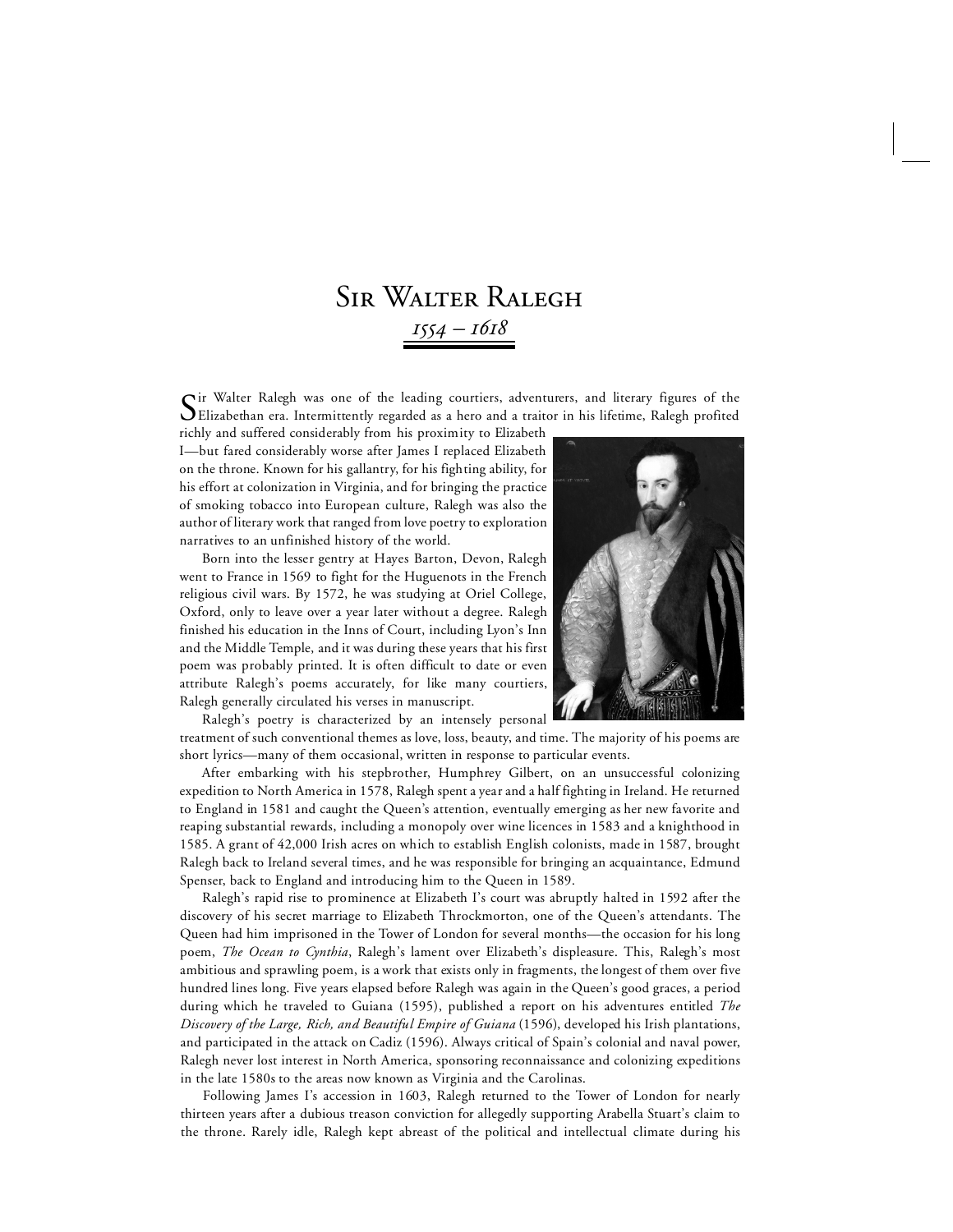imprisonment by entertaining numerous visitors (including James's son, Prince Henry), conducting scientific experiments, compounding drugs, and writing. His most notable work from this period is *The Historie of the World* (1614), a three-volume overview of world events from creation to the second century BCE. Ralegh was released in 1617 to make a second journey to Guiana in search of the gold mine that he claimed to have found on his first voyage. Returning empty-handed in 1618, he was imprisoned under his former sentence for disobeying James's orders to avoid any acts of violence against the Spanish, and then beheaded. Despite a reputation for unorthodoxy and even atheism, Ralegh made a pious if showy end and replied, when asked if he should not face east (toward Jerusalem), "What matter how the head lie, so the heart be right?"

[Please note that an exchange of poems between Sir Walter Ralegh and Elizabeth I appears with other writings by Elizabeth earlier in this volume.]

## zzz

# *A Vision upon this Conceit of* the Fairy Queen<sup>1</sup>

 $\mathbf{M}^{\text{ethought I saw the grave where Laura² lay,}$ <br>Within that temple where the vestal flame<sup>3</sup> ethought I saw the grave where Laura<sup>2</sup> lay, Was wont to burn: and, passing by that way, To see that buried dust of living fame,

- <sup>5</sup> Whose tomb fair Love and fairer Virtue kept, All suddenly I saw the Faery Queen,° *Elizabeth I* At whose approach the soul of Petrarch wept; And from thenceforth those graces<sup>4</sup> were not seen, For they this Queen attended; in whose stead
- <sup>10</sup> Oblivion laid him down on Laura's hearse. Hereat the hardest stones were seen to bleed, And groans of buried ghosts the heavens did pierce: Where Homer's spright° did tremble all for grief, *spirit* And cursed the access<sup>5</sup> of that celestial thief.<sup>6</sup>  $-1590$



Detail from a portrait of Sir Walter Ralegh and His Son, 1602 (artist unknown).

## *Sir Walter Ralegh to His Son* <sup>7</sup>

Three things there be that prosper up apace<sup>o</sup> quickly<br>And flourish, whilst they grow asunder<sup>o</sup> far, *apart* **Three things there be that prosper up apace** quickly But on a day, they meet all in one place,

And when they meet, they one another mar;° *damage*

<sup>&</sup>lt;sup>1</sup> *A Vision* ... *Queen* Ralegh's poem was printed in the first edition of Spenser's *The Fairie Queene* (1590).

<sup>&</sup>lt;sup>2</sup> *Laura* The subject of Petrarch's love poems of the fourteenth century.

<sup>3</sup> *vestal flame* Reference to the Roman goddess of the hearth, Vesta, whose temple was maintained by vestal virgins guarding an eternal flame.

<sup>4</sup> *those graces* I.e., "fair Love and fairer Virtue."

<sup>5</sup> *access* To achieve an honor or office (accession).

<sup>6</sup> *Homer's spright … celestial thief* The Queen has usurped Laura's reputation for purity and chastity, and Spenser has stolen Petrarch's artistic legacy and even threatened the place of Homer in the literary pantheon; *Homer* Author of *The Iliad* and *The Odyssey*.

<sup>7</sup> *Sir Walter Ralegh to His Son* Ralegh's son, Wat, had a reputation for being wild. He died during his father's second voyage to Guiana.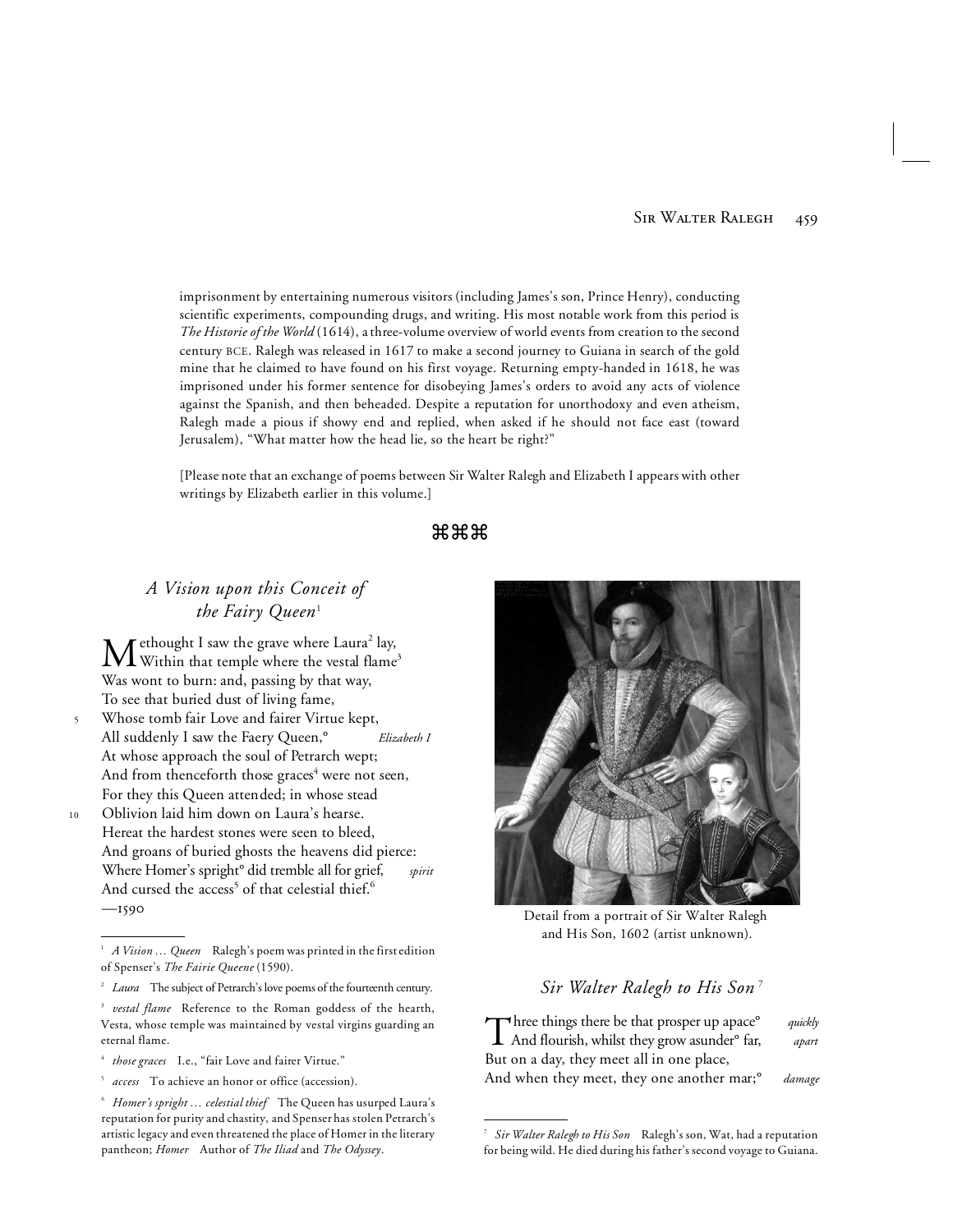- And they be these: the wood, the weed, the wag.<sup>1</sup> 5 The wood is that which makes the gallow tree; The weed is that which strings the hangman's bag; The wag, my pretty knave, betokeneth thee. Mark well, dear boy, whilst these assemble not,
- <sup>10</sup> Green springs the tree, hemp grows, the wag is wild, But when they meet, it makes the timber rot, It frets the halter, and it chokes the child. Then bless thee, and beware, and let us pray We part not with thee at this meeting day. —c. 1600

## *The Nymph's Reply to the Shepherd* 2

 $\prod_{n=1}^{\infty}$  and truth in every shepherd's tongue, Tf all the world and love were young, These pretty pleasures might me move To live with thee and be thy love.

<sup>5</sup> Time drives the flocks from field to fold When rivers rage and rocks grow cold, And Philomel<sup>3</sup> becometh dumb; The rest complains of cares to come.

The flowers do fade, and wanton°fields *unrestrained, unruly* <sup>10</sup> To wayward winter reckoning yields; A honey tongue, a heart of gall,° *bitterness, rancor* Is fancy's spring, but sorrow's fall.

Thy gowns, thy shoes, thy beds of roses, Thy cap, thy kirtle,° and thy posies *tunic or skirt* <sup>15</sup> Soon break, soon wither, soon forgotten—

In folly ripe, in reason rotten.

Thy belt of straw and ivy buds, Thy coral clasps and amber studs, All these in me no means can move <sup>20</sup> To come to thee and be thy love.

But could youth last and love still breed, Had joys no date nor age no need, $4$ Then these delights my mind might move To live with thee and be thy love. —1600

#### *The Lie*

G o, soul, the body's guest,<br>G Upon a thankless errand; o, soul, the body's guest, Fear not to touch the best; The truth shall be thy warrant. <sup>5</sup> Go, since I needs must die, And give the world the lie.

Say to the court, it glows And shines like rotten wood; Say to the church, it shows

<sup>10</sup> What's good, and doth no good. If church and court reply, Then give them both the lie.

Tell potentates° they live *powerful rulers* Acting by others' action; <sup>15</sup> Not loved unless they give, Not strong but by a faction. If potentates reply,

Give potentates the lie.

Tell men of high condition, <sup>20</sup> That manage the estate,° *the state or body politic* Their purpose is ambition, Their practice only hate. And if they once reply, Then give them all the lie.

Tell them that brave it most,<sup>5</sup> 25 They beg for more by spending, Who, in their greatest cost, Seek nothing but commending. And if they make reply, <sup>30</sup> Then give them all the lie.

wag Joker, mischievous boy.

<sup>2</sup> *The Nymph's … Shepherd* Response to Christopher Marlowe's "The Passionate Shepherd to His Love."

<sup>&</sup>lt;sup>3</sup> *Philomel* I.e., the nightingale doesn't sing. In classical mythology, Philomela, the daughter of the King of Athens, was transformed into a nightingale after being pursued and raped by her brother-inlaw, Tereus, King of Thrace.

<sup>4</sup> *Had joys … no need* If joys had no ending, and aging did not bring with it its own needs.

<sup>5</sup> *brave it most* Dress extravagantly.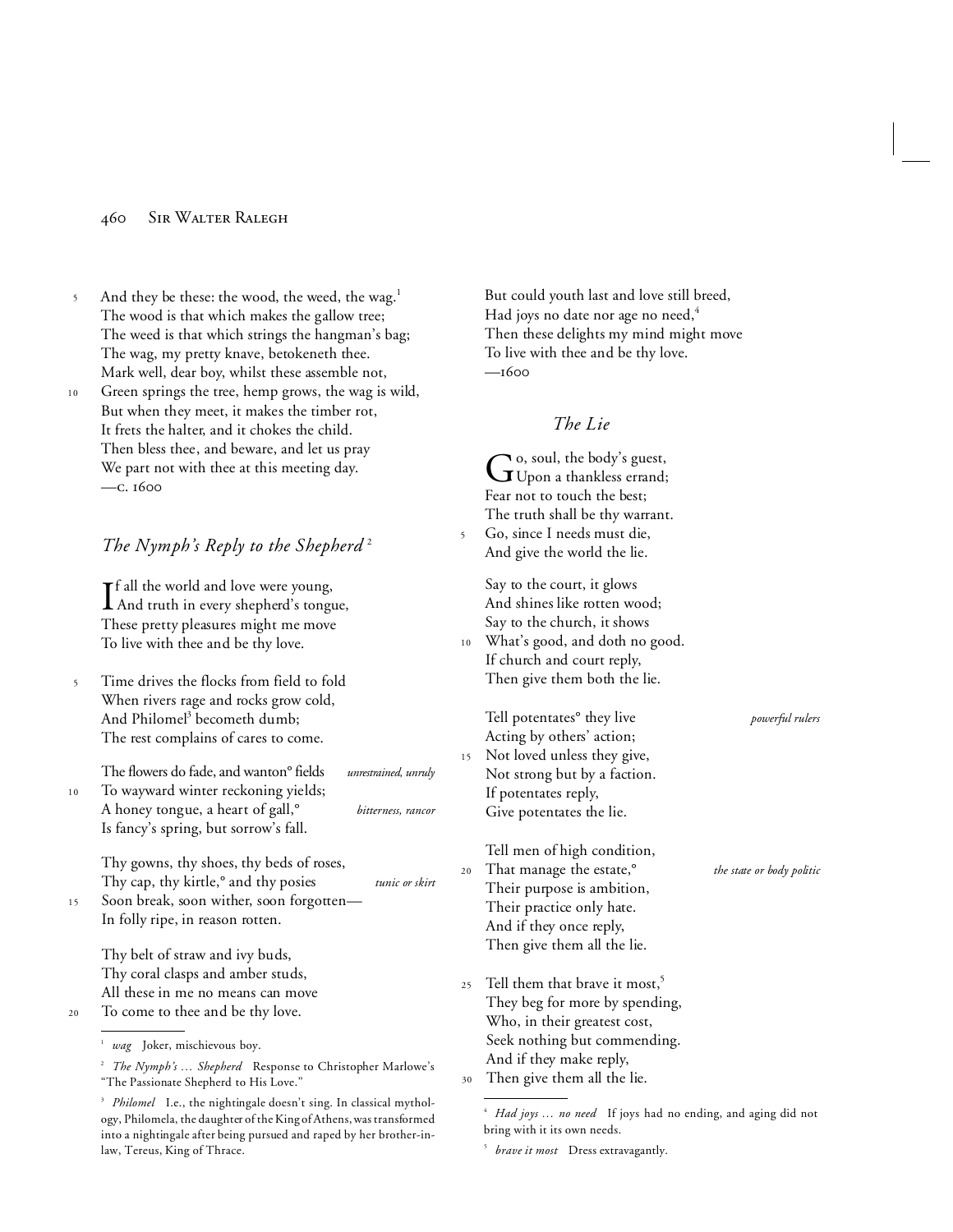|    | Tell zeal it wants <sup>°</sup> devotion;<br>Tell love it is but lust;                                                                                                                                                                      | lacks                       | 65 | If arts and schools reply,<br>Give arts and schools the lie.                                                                                                                                                                                                                                                                                                                                                                                                                                                                                                                                                                                                                                                                                                                                                                                                                                                                                                                                                                                                                        |
|----|---------------------------------------------------------------------------------------------------------------------------------------------------------------------------------------------------------------------------------------------|-----------------------------|----|-------------------------------------------------------------------------------------------------------------------------------------------------------------------------------------------------------------------------------------------------------------------------------------------------------------------------------------------------------------------------------------------------------------------------------------------------------------------------------------------------------------------------------------------------------------------------------------------------------------------------------------------------------------------------------------------------------------------------------------------------------------------------------------------------------------------------------------------------------------------------------------------------------------------------------------------------------------------------------------------------------------------------------------------------------------------------------------|
| 35 | Tell time it is but motion;<br>Tell flesh it is but dust.<br>And wish them not reply,<br>For thou must give the lie.                                                                                                                        |                             |    | Tell faith it's fled the city;<br>Tell how the country erreth;<br>Tell manhood shakes off pity<br>And virtue least preferreth. <sup>5</sup><br>And if they do reply,<br>Spare not to give the lie.<br>So when thou hast, as I<br>Commanded thee, done blabbing-<br>Although to give the lie<br>Deserves no less than stabbing— $6$<br>Stab at thee he that will,<br>No stab the soul can kill.<br>$-1608$ (written c. 1592)<br>Nature that Washed Her Hands in Milk<br>Nature that washed her hands in milk<br>N And had forgot to dry them,<br>Instead of earth <sup>7</sup> took snow and silk,<br>At love's request to try <sup>o</sup> them,<br>test<br>If she a mistress could compose<br>To please love's fancy out of those. <sup>8</sup><br>Her eyes he would <sup>o</sup> should be of light,<br>wanted<br>A violet breath and lips of jelly,<br>Her hair not black nor over-bright,<br>And of the softest down her belly;<br>As for her inside he would have it<br>Only of wantonness <sup>o</sup> and wit. <sup>o</sup> sexual appetite / intelligence,<br>understanding |
| 40 | Tell age it daily wasteth; <sup>o</sup><br>Tell honour how it alters;<br>Tell beauty how she blasteth;<br>Tell favour how it falters.<br>And as they shall reply,                                                                           | fades, diminishes           | 70 |                                                                                                                                                                                                                                                                                                                                                                                                                                                                                                                                                                                                                                                                                                                                                                                                                                                                                                                                                                                                                                                                                     |
| 45 | Give every one the lie.<br>Tell wit <sup>o</sup> how much it wrangles<br>In tickle points of niceness; <sup>1</sup><br>Tell wisdom she entangles<br>Herself in overwiseness.<br>And when they do reply,<br>Straight give them both the lie. | intelligence, understanding | 75 |                                                                                                                                                                                                                                                                                                                                                                                                                                                                                                                                                                                                                                                                                                                                                                                                                                                                                                                                                                                                                                                                                     |
| 50 | Tell physic <sup>°</sup> of her boldness; <sup>°</sup><br>Tell skill it is pretension;<br>Tell charity of coldness;<br>Tell law it is contention.<br>And as they do reply,<br>So give them still the lie.                                   | medicine   presumption      | 5  |                                                                                                                                                                                                                                                                                                                                                                                                                                                                                                                                                                                                                                                                                                                                                                                                                                                                                                                                                                                                                                                                                     |
| 55 | Tell fortune of her blindness;<br>Tell nature of decay;<br>Tell friendship of unkindness;<br>Tell justice of delay.<br>And if they will reply,<br>Then give them all the lie.                                                               |                             | 10 |                                                                                                                                                                                                                                                                                                                                                                                                                                                                                                                                                                                                                                                                                                                                                                                                                                                                                                                                                                                                                                                                                     |
| 60 | Tell arts they have no soundness, <sup>2</sup><br>But vary by esteeming; <sup>3</sup><br>Tell schools <sup>4</sup> they want profoundness,<br>And stand too much on seeming.                                                                |                             |    |                                                                                                                                                                                                                                                                                                                                                                                                                                                                                                                                                                                                                                                                                                                                                                                                                                                                                                                                                                                                                                                                                     |
|    | <i>urangles niceness</i> To waste time with trivial, or overly subtle<br>matters.                                                                                                                                                           |                             |    | Tell manhood  virtue least preferreth Tell humanity that it<br>refuses to feel pity, and that it prefers virtue less than all other<br>things.                                                                                                                                                                                                                                                                                                                                                                                                                                                                                                                                                                                                                                                                                                                                                                                                                                                                                                                                      |

<sup>6</sup> *Deserves no less than stabbing* To accusesomeone of lying would

likely cause a duel.

<sup>2</sup> *arts* The seven liberal arts: grammar, rhetoric, logic, arithmetic, geometry, astronomy, and music; *soundness* Freedom from weakness, based on fact.

<sup>3</sup> *they have … esteeming* They have no basis in solid and unchanging fact; they are subject to opinion.

<sup>4</sup> *schools* Systems of philosophy.

<sup>7</sup> *Instead of earth* The Bible recounts the creation of Adam out of the dust of the earth. See Genesis 2.7.

<sup>8</sup> *To please love's fancy out of those* At the request of love, Nature attempted to make a mistress out of snow and silk.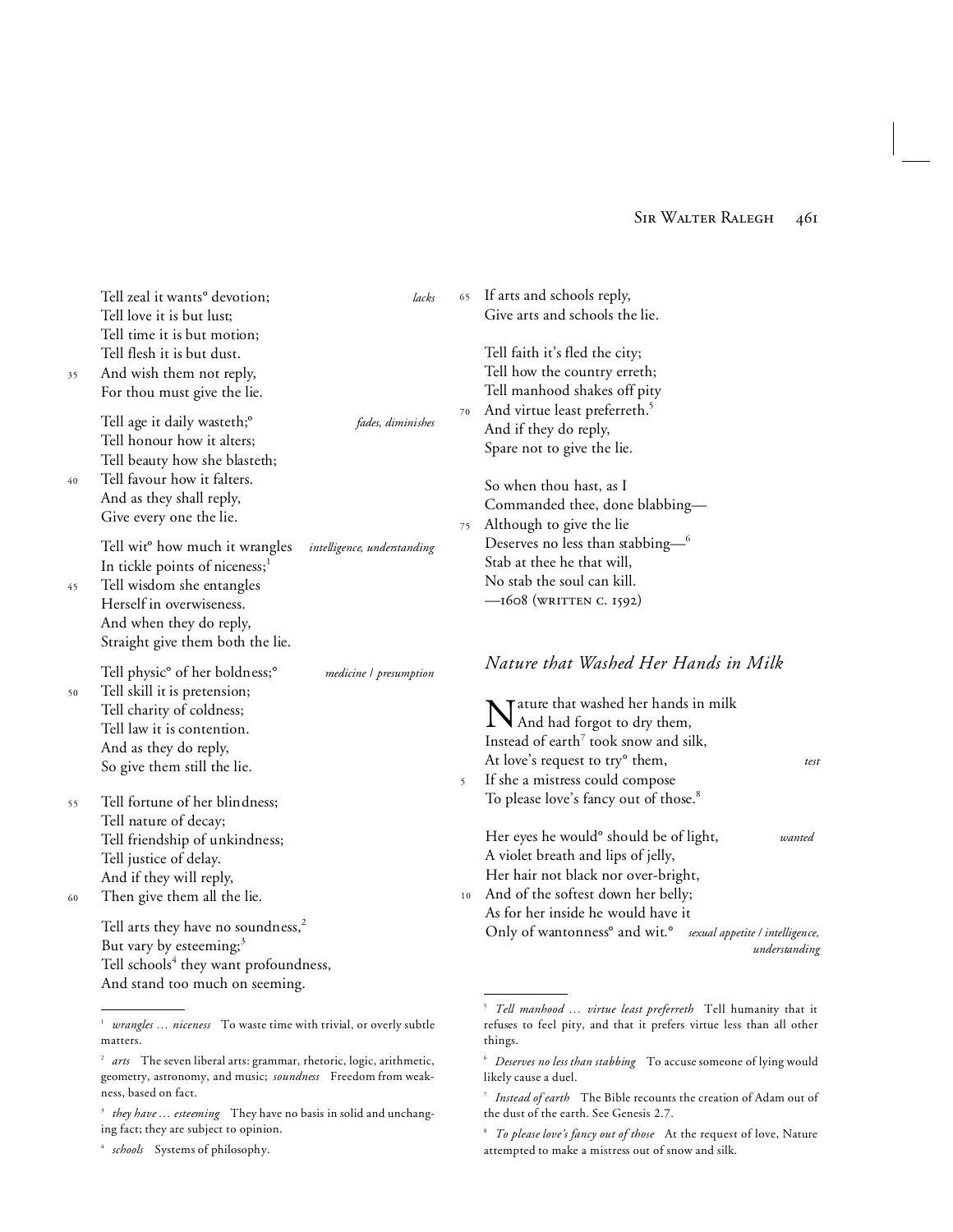At love's entreaty, such a one Nature made, but with her beauty <sup>15</sup> She hath framed a heart of stone, So as love by ill destiny Must die for her whom nature gave him Because her darling would not save him.

But time, which nature doth despise, And rudely gives her love the lie,<sup>1</sup> Makes hope a fool, and sorrow wise,

20

- His hands doth neither wash nor dry, But being made of steel and rust, Turns snow, and silk, and milk to dust.
- <sup>25</sup> The light, the belly, lips, and breath He dims, discolors, and destroys, With those he feeds, but fills not death, Which sometimes were the food of joys; Yea, time doth dull each lively wit
- <sup>30</sup> And dries all wantonness with it.

Oh cruel time which takes in trust Our youth, our joys, and all we have, And pays us but with age and dust, Who in the dark and silent grave, <sup>35</sup> When we have wandered all our ways, Shuts up the story of our days.

—early 17th century

# [*The Author's Epitaph, Made by Himself*] 2

E ven such is time, which takes in trust<br>Our youth, our joys, and all we have, Our youth, our joys, and all we have, And pays us but with age and dust, Who in the dark and silent grave <sup>5</sup> When we have wandered all our ways Shuts up the story of our days.

And from which earth, and grave, and dust The Lord will raise me up, I trust. —1628

from *The Discovery of the Large, Rich, and Beautiful Empire of Guiana;*<sup>3</sup> *with a relation of the great and golden City of Manoa,*<sup>4</sup>  *which the Spaniards call El Dorado …*

*To the Right Honourable my singular good Lord and kinsman Charles Howard,*<sup>5</sup> *Knight of the Garter, Baron, and Councillor, and of the Admirals of England the most renowned; and to the Right Honourable Sir Robert Cecil,*<sup>6</sup>  *Knight, Councillor in her Highness's Privy Councils.*

#### PART I, PREFACE

 $\Gamma$  parts, I have hitherto only returned promises; and parts, I have hitherto only returned promises; and now, for answer of both your adventures, 7 I have sent you a bundle of papers, which I have divided between your Lordship and Sir Robert Cecil, in these two respects chiefly; first, for that it is reason that wasteful factors, $8$ when they have consumed such stocks as they had in

<sup>1</sup> *gives … the lie* Offers a challenge; in this period, to a duel.

<sup>2</sup> *The Author's … Himself* This short poem is variously titled in different manuscript sources; "Sir Walter Raleigh's Epitaph on his Own Death" is one variant. The poem is an expanded and slightly revised version of the final stanza of "Nature that Washed Her Hands in Milk" (see above). Ralegh is said to have written it in his Bible on the night before he died.

<sup>3</sup> *Empire of Guiana* Ralegh's Guiana is located predominately in the Orinoco basin of present-day eastern Venezuela.

<sup>4</sup> *Manoa* The European myth of El Dorado, "the gilded one," resulted from conflated reports of several indigenous peoples' practices. Once a year, a king, or a chief, was anointed with gold dust and paddled to the center of a lake, believed to be in an upland area beside the golden city of Manoa, where he would make gold offerings. The location of El Dorado, or Manoa, was variously held to be in Colombia, Surinam, Guyana, and Venezuela.

<sup>5</sup> *Charles Howard* BaronHoward of Effingham(1536–1624), Earl of Nottingham, Lord High Admiral, Commander-in-chief of the English fleet against the Spanish Armada in 1588. Howard contributed a ship, the *Lion's Whelp*, to Ralegh's expedition.

<sup>6</sup> *Sir Robert Cecil* Earl of Salisbury (1563–1612), Secretary of State. Although an ally of Ralegh's at the time of the Guiana expedition, Cecil would later turn James I against Ralegh by suggesting his involvement in the plot to place Arabella Stuart on the throne.

*adventures* Commercial investments in Ralegh's voyage.

<sup>8</sup> *factors* Those who buy or sell for others, agents.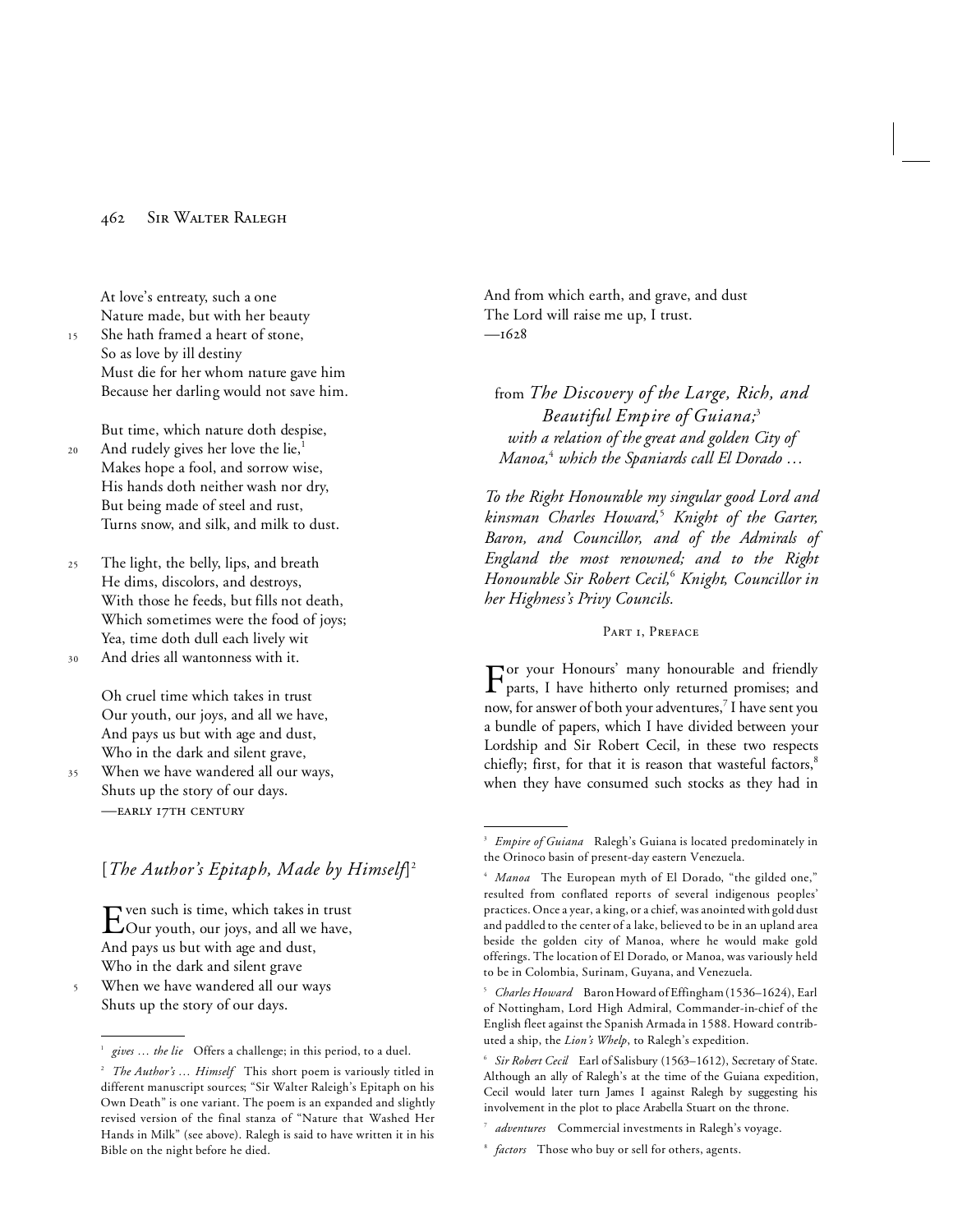trust, do yield some colour<sup>1</sup> for the same in their account; secondly, for that I am assured that whatsoever shall be done, or written, by me, shall need a double protection and defence. The trial that I had of both your loves, when I was left of all but of malice and revenge, makes me still presume that you will be pleased (knowing what little power I had to perform aught, $^2$  and the great advantage of forewarned enemies) to answer that out of knowledge, which others shall but object out of malice. In my more happy times as I did especially honour you both, so I found that your loves sought me out in the darkest shadow of adversity, and the same affection which accompanied my better fortune soared not away from me in my many miseries; all which though I cannot requite, yet I shall ever acknowledge; and the great debt which I have no power to pay, I can do no more for a time but confess to be due. It is true that as my errors were great, so they have yielded very grievous effects; and if aught might have been deserved in former times, to have counterpoised<sup>3</sup> any part of offences, the fruit thereof, as it seemeth, was long before fallen from the tree, and the dead stock only remained. I did therefore, even in the winter of my life, undertake these travails,<sup>4</sup> fitter for bodies less blasted with misfortunes, for men of greater ability, and for minds of better encouragement, that thereby, if it were possible, I might recover but the moderation of excess, and the least taste of the greatest plenty formerly possessed. If I had known other way to win, if I had imagined how greater adventures might have regained, if I could conceive what farther means I might yet use but even to appease so powerful displeasure, 5 I would not doubt but for one year more to hold fast my soul in my teeth till it were performed. Of that little remain I had, I have wasted in effect all herein. I have undergone many constructions;<sup>6</sup> I have been accompanied with many sorrows, with labour, hunger, heat,

sickness, and peril; it appeareth, notwithstanding, that I made no other bravado of going to the sea, than was meant, and that I was never hidden in Cornwall, or elsewhere, as was supposed. They have grossly belied me that forejudged that I would rather become a servant to the Spanish king than return; and the rest were much mistaken, who would have persuaded that I was too easeful and sensual to undertake a journey of so great travail. But if what I have done receive the gracious construction of a painful pilgrimage, and purchase the least remission, $^7$  I shall think all too little, and that there were wanting to the rest many miseries. But if both the times past, the present, and what may be in the future, do all by one grain of gall<sup>8</sup> continue in eternal distaste, I do not then know whether I should bewail myself, either for my too much travail and expense, or condemn myself for doing less than that which can deserve nothing. From myself I have deserved no thanks, for I am returned a beggar, and withered; but that I might have bettered my poor estate, it shall appear from the following discourse, if I had not only respected her Majesty's future honour and riches.…

#### from PART 5

… To speak of what passed homeward were tedious, either to describe or name any of the rivers, islands, or villages of the Tivitivas, which dwell on trees; we will leave all those to the general map. And to be short, when we were arrived at the sea-side, then grew our greatest doubt, and the bitterest of all our journey forepassed; for I protest before God, that we were in a most desperate estate. For the same night which we anchored in the mouth of the river of Capuri, where it falleth into the sea, there arose a mighty storm, and the river's mouth was at least a league broad, so as we ran before night close under the land with our small boats, and brought the galley as near as we could. But she had as much ado to live as could be, and there wanted little of her sinking, and all those in her; for mine own part, I confess I was very doubtful which way to take, either to go over in the pestered<sup>9</sup> galley, there being but six foot water over the

<sup>&</sup>lt;sup>1</sup> colour Specious or plausible reason, pretext.

<sup>2</sup> *aught* Anything.

<sup>3</sup> *counterpoised* Bring to or keep in a state of balance.

<sup>4</sup> *travails* Labor.

<sup>5</sup> *powerful displeasure* Ralegh's secret marriage to Elizabeth Throckmorton in 1592 incurred Queen Elizabeth's wrath; he was imprisoned in the Tower of London for several months and did not regain the queen's favor for some years.

<sup>6</sup> *constructions* Trials.

<sup>7</sup> *remission* Pardon.

<sup>8</sup> *gall* Bitterness, rancor.

<sup>9</sup> *pestered* Troubled.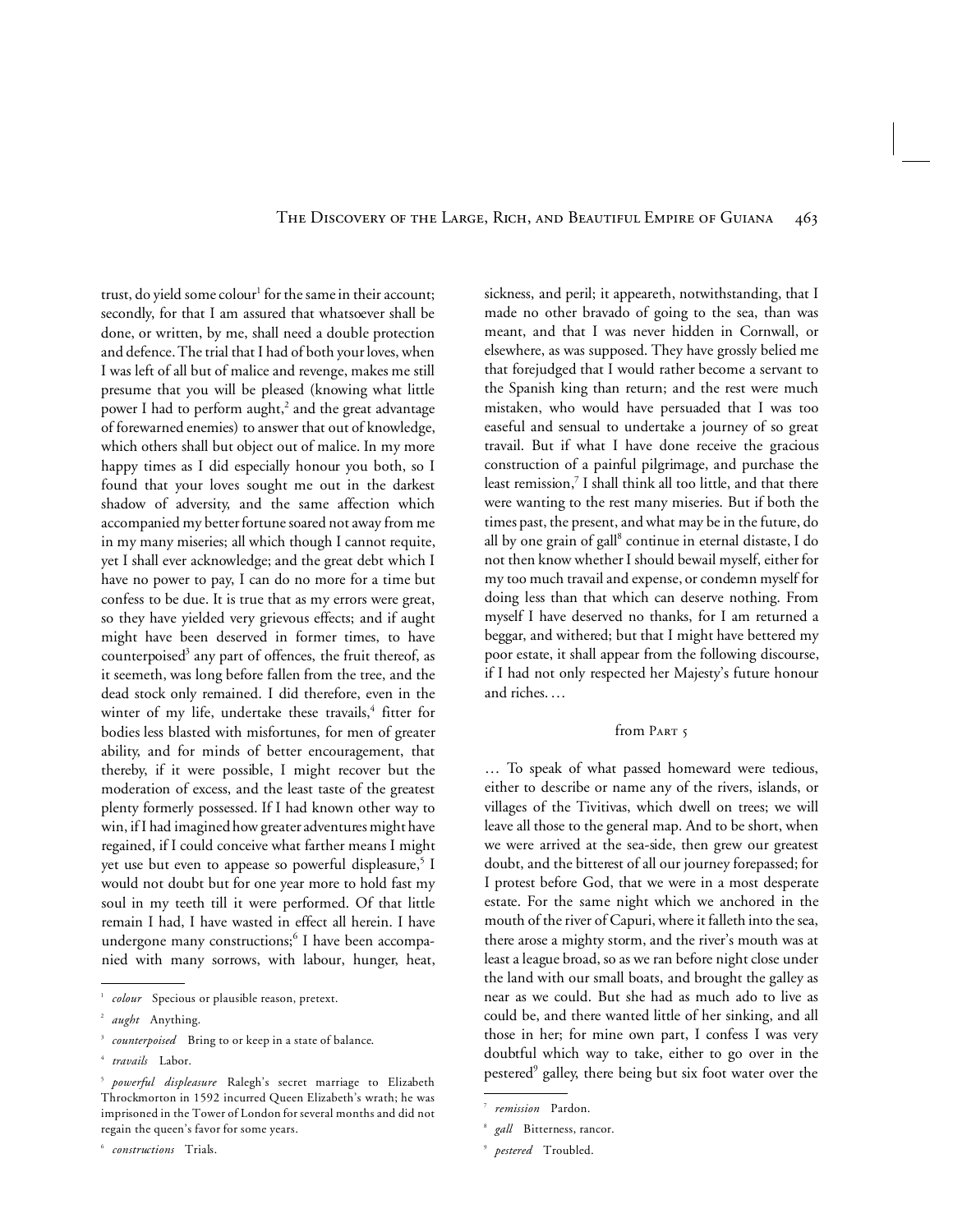sands for two leagues together, and that also in the channel, and she drew five; or to adventure in so great a billow, and in so doubtful weather, to cross the seas in my barge. The longer we tarried the worse it was, and therefore I took Captain Gifford, Captain Caulfield, and my cousin Greenvile into my barge; and after it cleared up about midnight we put ourselves to God's keeping, and thrust out into the sea, leaving the galley at anchor, who durst not adventure but by daylight. And so, being all very sober and melancholy, one faintly cheering another to shew courage, it pleased God that the next day about nine o'clock, we descried<sup>1</sup> the island of Trinidad; and steering for the nearest part of it, we kept the shore till we came to Curiapan, where we found our ships at anchor, than which there was never to us a more joyful sight.

Now that it hath pleased God to send us safe to our ships, it is time to leave Guiana to the sun, whom they worship, and steer away towards the north. I will, therefore, in a few words finish the discovery thereof. Of the several nationswhich we found upon this discovery I will once again make repetition, and how they are affected. At our first entrance into Amana, which is one of the outlets of the Orinoco, we left on the right hand of us in the bottom of the bay, lying directly against Trinidad, a nation of inhuman Cannibals, which inhabit the rivers of Guanipa and Berbeese. 2 In the same bay there is also a third river, which is called Areo, which riseth on Paria side towards Cumana, and that river is inhabited with the Wikiri, whose chief town upon thesaid river is Sayma. In this bay there are no more rivers but these three before rehearsed and the four branches of Amana, all which in the winter thrust so great abundance of water into the sea, as the same is taken up fresh two or three leagues from the land. In the passages towards Guiana, that is, in all those lands which the eight branches of the Orinoco fashion into islands, there are but one sort of people, called Tivitivas, but of two castes, as they term them, the one called Ciawani, the other Waraweeti,<sup>3</sup> and those war one with another.

On the hithermost<sup>4</sup> part of the Orinoco, as at Toparimaca and Winicapora, those are of a nation called Nepoios, and are the followers of Carapana, lord of Emeria. Between Winicapora and the port of Morequito, which standeth in Aromaia, and all those in the valley of Amariocapana are called Orenoqueponi, and did obey Morequito and are now followers of Topiawari. Upon the river of Caroli are the Canuri, which are governed by a woman who is inheritrix<sup>5</sup> of that province; who came far off to see our nation, and asked me divers questions of her Majesty, being much delighted with the discourse of her Majesty's greatness, and wondering at such reports as we truly made of her Highness' many virtues. And upon the head of Caroli and on the lake of Cassipa are the three strong nations of the Cassipagotos. Right south into the land are the Capurepani and Emparepani, and beyond those, adjoining to Macureguarai, the first city of Inca, are the Iwarawakeri. All these are professed enemies to the Spaniards, and to the rich Epuremei also. To the west of Caroli are divers nations of Cannibals and of those Ewaipanoma without heads. Directly west are the Amapaias and Anebas, which are also marvellous rich in gold. The rest towards Peru we will omit. On the north of the Orinoco, between it and the West Indies, are the Wikiri, Saymi, and the rest before spoken of, all mortal enemies to the Spaniards. On the south side of the main mouth of the Orinoco are the Arawaks; and beyond them, the Cannibals; and to the south of them, the Amazons.

To make mention of the several beasts, birds, fishes, fruits, flowers, gums, sweet woods, and of their several religions and customs, would for the first require as many volumes as those of Gesnerus, 6 and for the next another bundle of Decades.<sup>7</sup> The religion of the Epuremei is the same which the Incas, emperors of Peru, used, which may

<sup>1</sup> *descried* Caught sight of.

<sup>2</sup> *Berbeese* Berbice River in eastern Guyana.

<sup>3</sup> *Ciawani … Waraweeti* Warao sub-groups, now called Siawani and Waraowitu.

<sup>4</sup> *hithermost* Nearest.

<sup>5</sup> *inheritrix* Female heiress.

<sup>6</sup> *Gesnerus* Conrad Gesner (1516–65), Swiss zoologist, author of *Historia animalium* (1551), a compilation of information, both ancient and contemporary, concerning animals.

<sup>7</sup> *bundle of Decades* Richard Eden's *The Decades of the Newe World of WestIndia* (1555), was a translationof Pietro Martire d'Anghiera's *De Orbe Novo* (1511–30); the first printed book to use the name "America" is the anonymous *Of the newe landes* (1520).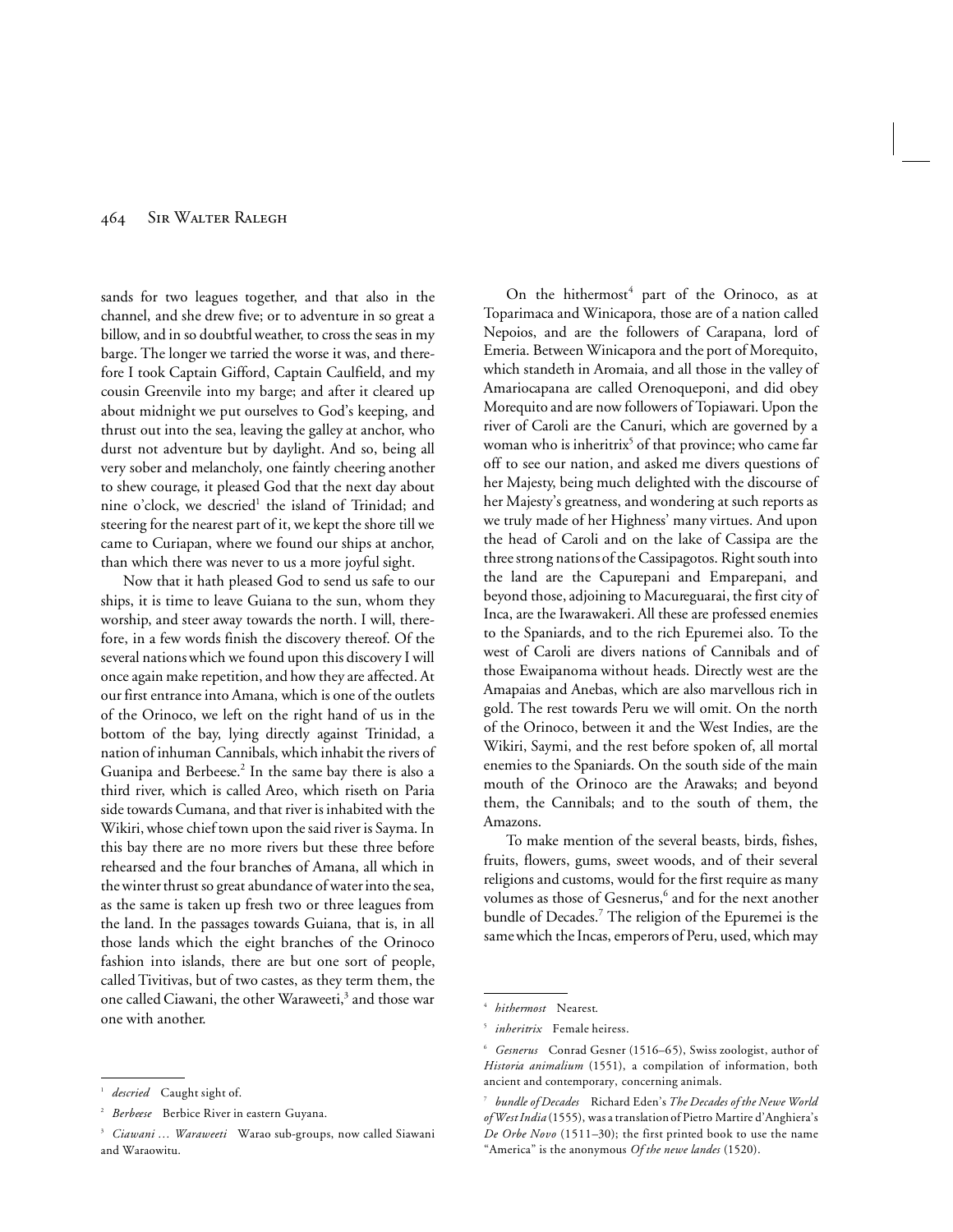be read in Cieza<sup>1</sup> and other Spanish stories; how they believe the immortality of the soul, worship the sun, and bury with them alive their best beloved wives and treasure, as they likewise do in Pegu<sup>2</sup> in the East Indies, and other places. The poni bury not their wives with them, but their jewels, hoping to enjoy them again. The Arawaks dry the bones of their lords, and their wives and friends drink them in powder. In the graves of the Peruvians the Spaniards found their greatest abundance of treasure. The like, also, is to be found among these people in every province. They have all many wives, and the lords five-fold to the common sort. Their wives never eat with their husbands, nor among the men, but serve their husbands at meals and afterwards feed by themselves. Those that are past their younger years make all their bread and drink, andwork their cotton-beds, and do all else of service and labour; for the men do nothing but hunt, fish, play, and drink, when they are out of the wars.

I will enter no further into discourse of their manners, laws, and customs. And because I have not myself seen the cities of Inca I cannot avow on my credit what I have heard, although it be very likely that the emperor Inca hath built and erected as magnificent palaces in Guiana as his ancestors did in Peru; which were for their riches and rareness most marvellous, and exceeding all in Europe, and, I think, of the world, China excepted, which also the Spaniards, which I had, assured me to be true, as also the nations of the borderers, who, being but savages to those of the inland, do cause much treasure to be buried with them. For I was informed of one of the caciques of the valley of Amariocapana which had buried with him a little before our arrival a chair of gold most curiously wrought, which was made either in Macureguarai adjoining or in Manoa. But if we should have grieved them in their religion at the first, before they had been taught better, and have digged up their graves, we had lost them all. And therefore I held my first resolution, that her Majesty should either accept or refuse the enterprise before anything should be done that might in any sort hinder the same. And if Peru had so many heaps of gold, whereof those Incas were princes, and that they

delighted so much therein, no doubt but this which now liveth and reigneth in Manoa hath the same humour, $3$ and, I am assured, hath more abundance of gold within his territory than all Peru and the West Indies.

For the rest, which myself have seen, I will promise these things that follow, which I know to be true. Those that are desirous to discover and to see many nations may be satisfied within this river, which bringeth forth so many arms and branches leading to several countries and provinces, above 2,000 miles east and west and 800 miles south and north, and of these the most either rich in gold or in other merchandises. The common soldier shall here fight for gold, and pay himself, instead of pence, with plates of half-a-foot broad, whereas he breaketh his bones in other wars for provant $\mathrm{^4}$  and penury. Those commanders and chieftains that shoot at honour and abundance shall find there more rich and beautiful cities, more temples adorned with golden images, more sepulchres 5 filled with treasure, than either Cortés<sup>6</sup> found in Mexico or Pizarro<sup>7</sup> in Peru. And the shining glory of this conquest will eclipse all those so far-extended beams of the Spanish nation. There is no country which yieldeth more pleasure to the inhabitants, either for those common delights of hunting, hawking, fishing, fowling, and the rest, than Guiana doth; it hath so many plains, clear rivers, and abundance of pheasants, partridges, quails, rails, cranes, herons, and all other fowl; deer of all sorts, porks, hares, lions, tigers, leopards, and divers other sorts of beasts, either for chase or food. It hath a kind of beast called cama or anta,<sup>8</sup> as big as an English beef, and in great plenty. To speak of the several sorts of every kind I fear would be troublesome to the reader, and therefore I will omit them, and conclude that both for health, good air, pleasure, and riches, I am resolved it cannot be equalled by any region either in the east or west. Moreover the country is so healthful, as of an hundred persons and more, which lay without shift most sluttishly, and

<sup>1</sup> *Cieza* Pedro Cieza de Leon (1518?–60), Spanish soldier and explorer, author of *Chronicle of Peru* (1553?).

<sup>2</sup> *Pegu* Capital of the United Burmese kingdom during the sixteenth century.

<sup>3</sup> *humour* State of mind.

<sup>4</sup> *provant* Allowance of food.

<sup>5</sup> *sepulchres* Tombs.

<sup>6</sup> *Cortés* Hernán Cortés (1485–1547), Spanish conquistador, conqueror of Mexico.

<sup>7</sup> *Pizarro* Francisco Pizarro (1476–1541), Spanish conquistador, conqueror of Peru.

<sup>8</sup> *anta* Tapir.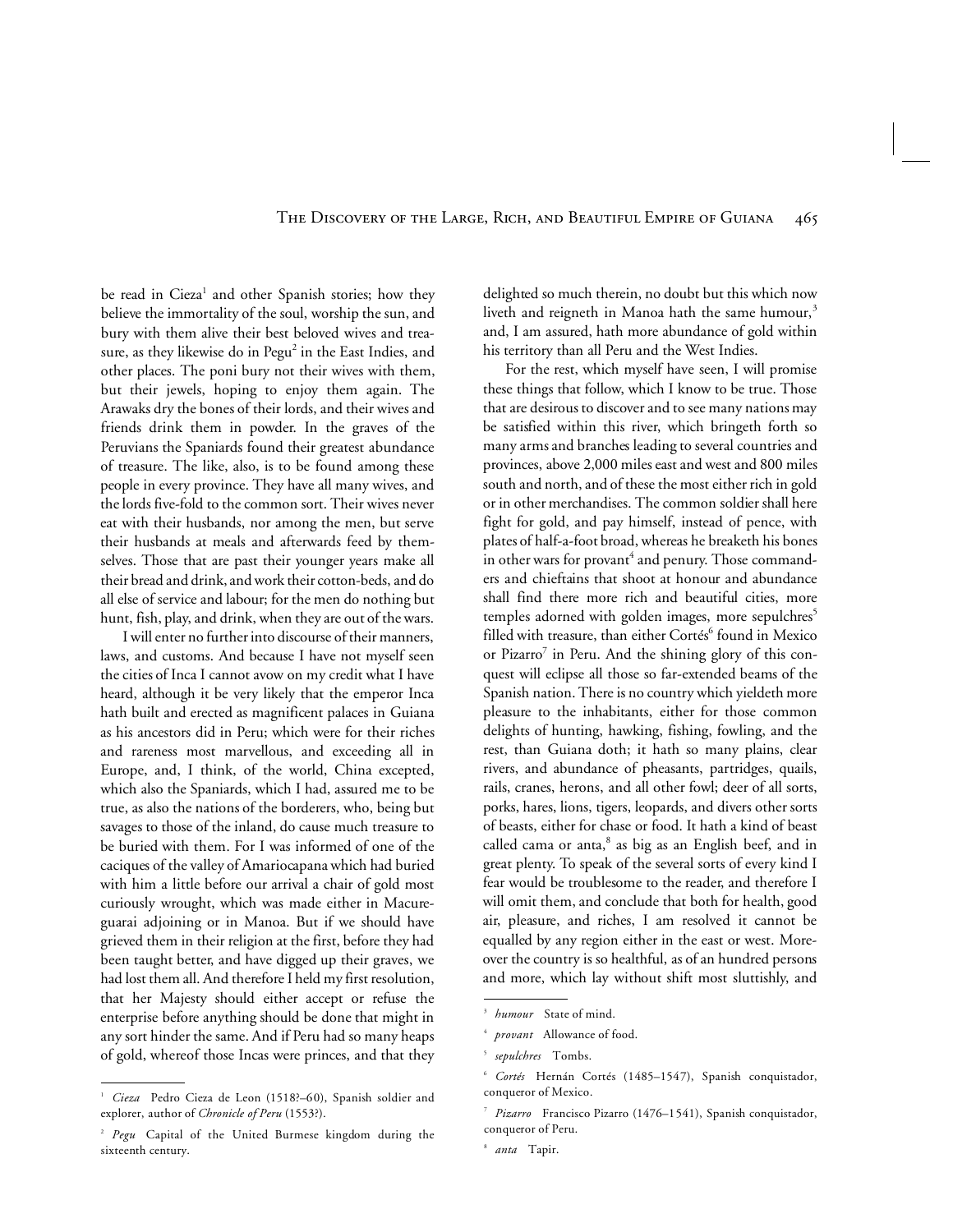were every day almost melted with heat in rowing and marching, and suddenly wet again with great showers, and did eat of all sorts of corrupt fruits, and made meals of fresh fish without seasoning, of tortugas,<sup>1</sup> of lagartos or crocodiles, and of all sorts good and bad, without either order or measure, and besides lodged in the open air every night, welost not any one, nor had oneill-disposed to my knowledge; nor found any calentura $^2$  or other of those pestilent diseases which dwell in all hot regions, and so near the equinoctial line.

Where there is store of gold it is in effect needless to remember other commodities for trade. But it hath, towards the south part of the river, great quantities of brazil-wood, $3$  and divers berries that dye a most perfect crimson and carnation; and for painting, all France, Italy, or the East Indies yield none such. For the more the skin is washed, the fairer the colour appeareth, and with which even those brown and tawnywomen spot themselves and colour their cheeks. All places yield abundance of cotton, of silk, of balsamum, 4 and of those kinds most excellent and never known in Europe, of all sorts of gums, of Indian pepper; and what else the countries may afford within the land we know not, neither had we time to abide the trial and search. The soil besides is so excellent and so full of rivers, as it will carry sugar, ginger, and all those other commodities which the West Indies have.

The navigation is short, for it may be sailed with an ordinary wind in six weeks, and in the like time back again; and by the way neither lee-shore, 5 enemies' coast, rocks, nor sands. All which in the voyages to the West Indies and all other places we are subject unto; as the channel of Bahama, coming from the West Indies, cannot well be passed in the winter, and when it is at the best, it is a perilous and a fearful place; the rest of the Indies for calms and diseases very troublesome, and the sea about the Bermudas a hellish sea for thunder, lightning, and storms.

This very year (1595) there were seventeen sail of Spanish ships lost in the channel of Bahama, and the

great Philip, like to have sunk at the Bermudas, was put back to St. Juan de Puerto Rico; and so it falleth out in that navigation every year for the most part. Which in this voyage are not to be feared; for the time of year to leave England is best in July, and the summer in Guiana is in October, November, December, January, February, and March, and then the ships may depart thence in April, and so return again into England in June. So as they shall never be subject to winter weather, either coming, going, or staying there: which, for my part, I take to be one of the greatest comforts and encouragements that can be thought on, having, as I have done, tasted in this voyage by the West Indies so many calms, so much heat, such outrageous gusts, such weather, and contrary winds.

To conclude, Guiana is a country that hath yet her maidenhead,<sup>6</sup> never sacked, turned, nor wrought;<sup>7</sup> the face of the earth hath not been torn, nor the virtue and salt of the soil spent by manurance. The graves have not been opened for gold, the mines not broken with sledges, nor their images pulled down out of their temples. It hath never been entered by any army of strength, and never conquered or possessed by any Christian prince. It is besides so defensible, that if two forts be builded in one of the provinces which I have seen, the flood setteth in so near the bank, where the channel also lieth, that no ship can pass up but within a pike's length of the artillery, first of the one, and afterwards of the other. Which two forts will be a sufficient guard both to the empire of Inca, and to an hundred other several kingdoms, lying within the said river, even to the city of Quito in Peru.

There is therefore great difference between the easiness of the conquest of Guiana, and the defence of it being conquered, and the West or East Indies. Guiana hath but one entrance by the sea, if it hath that, for any vessels of burden. So as whosoever shall first possess it, it shall be found unaccessible for any enemy, except he come in wherries, barges, or canoes, or else in flat-bottomed boats; and if he do offer to enter it in that manner, the woods are so thick 200 miles together upon the rivers of such entrance, as a mouse cannot sit in a boat unhit from the bank. By land it is more impossible to approach;

<sup>1</sup> *tortugas* Turtles.

<sup>&</sup>lt;sup>2</sup> calentura Disease experienced by sailors in the tropics, characterized by fever and delirium.

<sup>3</sup> *brazil-wood* Brownish hardwood used to make a red dye.

<sup>4</sup> *balsamum* Aromatic resin of the balsam tree used for medicines.

<sup>5</sup> *lee-shore* Shore on which the wind blows.

maidenhead Literally, hymen; i.e., Guiana is still a virgin country.

<sup>7</sup> *wrought* Worked.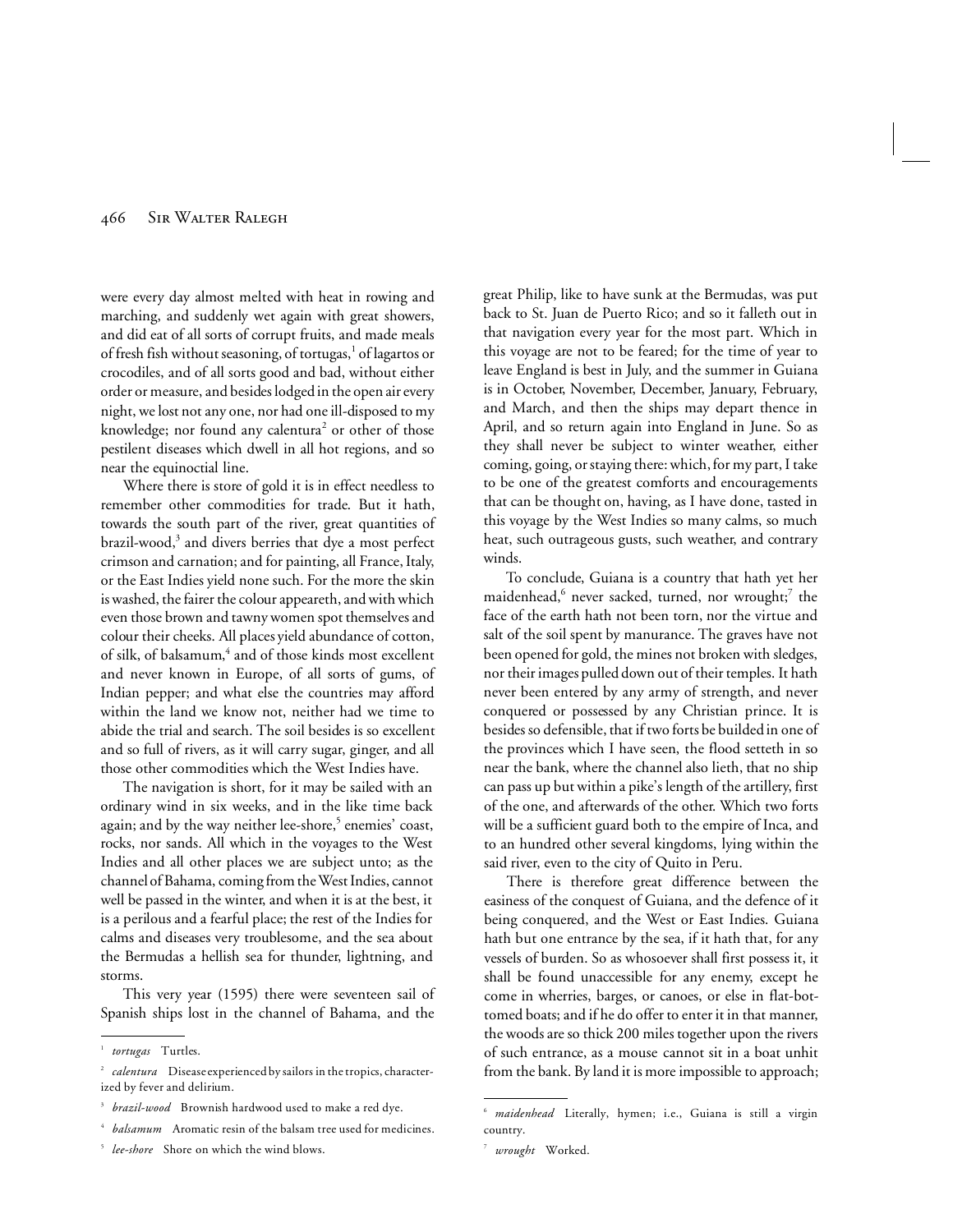for it hath the strongest situation of any region under the sun, and it is so environed with impassable mountains on every side, as it is impossible to victual any company in the passage. Which hath been well proved by the Spanish nation, who since the conquest of Peru have never left five years free from attempting this empire, or discovering some way into it; and yet of three-and-twenty several gentlemen, knights, and noblemen, there was never any that knew which way to lead an army by land, or to conduct ships by sea, anything near the said country. Orellana,<sup>1</sup> of whom the river of the Amazon taketh name, was the first, and Don Antonio de Berreo, whom we displanted, the last: and I doubt much whether he himself or any of his yet know the best way into the said empire. It can therefore hardly be regained, if any strength be formerly set down, but in one or two places, and but two or three crumsters<sup>2</sup> or galleys built and furnished upon the river within. The West Indies have many ports, watering places, and landings; and nearer than 300 miles to Guiana, no man can harbour a ship, except he know one only place, which is not learned in haste, and which I will undertake there is not any one of my companies that knoweth, whosoever hearkened most after it.

Besides, by keeping one good fort, or building one town of strength, the whole empire is guarded; and whatsoever companies shall be afterwards planted within the land, although in twenty several provinces, those shall be able all to reunite themselves upon any occasion either by the way of one river, or be able to march by land without either wood, bog, or mountain. Whereas in the West Indies there are few towns or provinces that can succour or relieve one the other by land or sea. By land the countries are either desert, mountainous, or strong enemies. By sea, if any man invade to the eastward, those to the west cannot in many months turn against the breeze and eastern wind. Besides, the Spaniards are therein so dispersed as they are nowhere strong, but in Nueva Espana only; the sharp mountains, the thorns, and poisoned prickles, the sandy and deep ways in the valleys,

the smothering heat and air, and want of water in other places are their only and best defence; which, because those nations that invade them are not victualled or provided to stay, neither have any place to friend adjoining, do serve them instead of good arms and great multitudes.

The West Indies were first offered her Majesty's grandfather<sup>3</sup> by Columbus, a stranger, in whom there might be doubt of deceit; and besides it was then thought incredible that there were such and so many lands and regions never written of before. This Empire is made known to her Majesty by her own vassal, $^4$  and by him that oweth to her more duty than an ordinary subject; so that it shall ill sort with the many graces and benefits which I have received to abuse her Highness, either with fables or imaginations. The country is already discovered, many nations won to her Majesty's love and obedience, and those Spaniards which have latest and longest laboured about the conquest, beaten out, discouraged, and disgraced, which among these nations were thought invincible. Her Majesty may in this enterprise employ all those soldiers and gentlemen that are younger brethren, and all captains and chieftains that want employment, and the charge will be only the first setting out in victualling and arming them; for after the first or second year I doubt not but to see in London a Contractation-House 5 of more receipt for Guiana than there is now in Seville for the West Indies.

And I am resolved that if there were but a small army afoot inGuiana, marching towards Manoa, the chief city of Inca, he would yield to her Majesty by composition so many hundred thousand pounds yearly as should both defend all enemies abroad, and defray all expenses at home; and that he would besides pay a garrison of three or four thousand soldiers very royally to defend him against other nations. For he cannot but know how his predecessors, yea, how his own great uncles, Guascar and

<sup>&</sup>lt;sup>1</sup> *Orellana* Francesco de Orellana was the first Spaniard to descend the entire length of the Amazon river in 1541–42. Orellana renamed the river "Amazon" from "Marañon" after encountering a group of female warriors.

<sup>2</sup> *crumsters* Merchant ships used as warships that accompanied Spanish galleons. The crumster could carry a great deal of cargo and firepower.

<sup>3</sup> *her Majesty's grandfather* Bartholomew Columbus, brother of Christopher, approached Henry VII of England to raise money for Columbus's western route to India, but Columbus had already contracted his services to Queen Isabella of Spain.

<sup>4</sup> *vassal* Humble servant.

<sup>5</sup> *Contractation-House* Seville's Casa de Contractacion controlled all aspects of the Spanish trade with the Americas.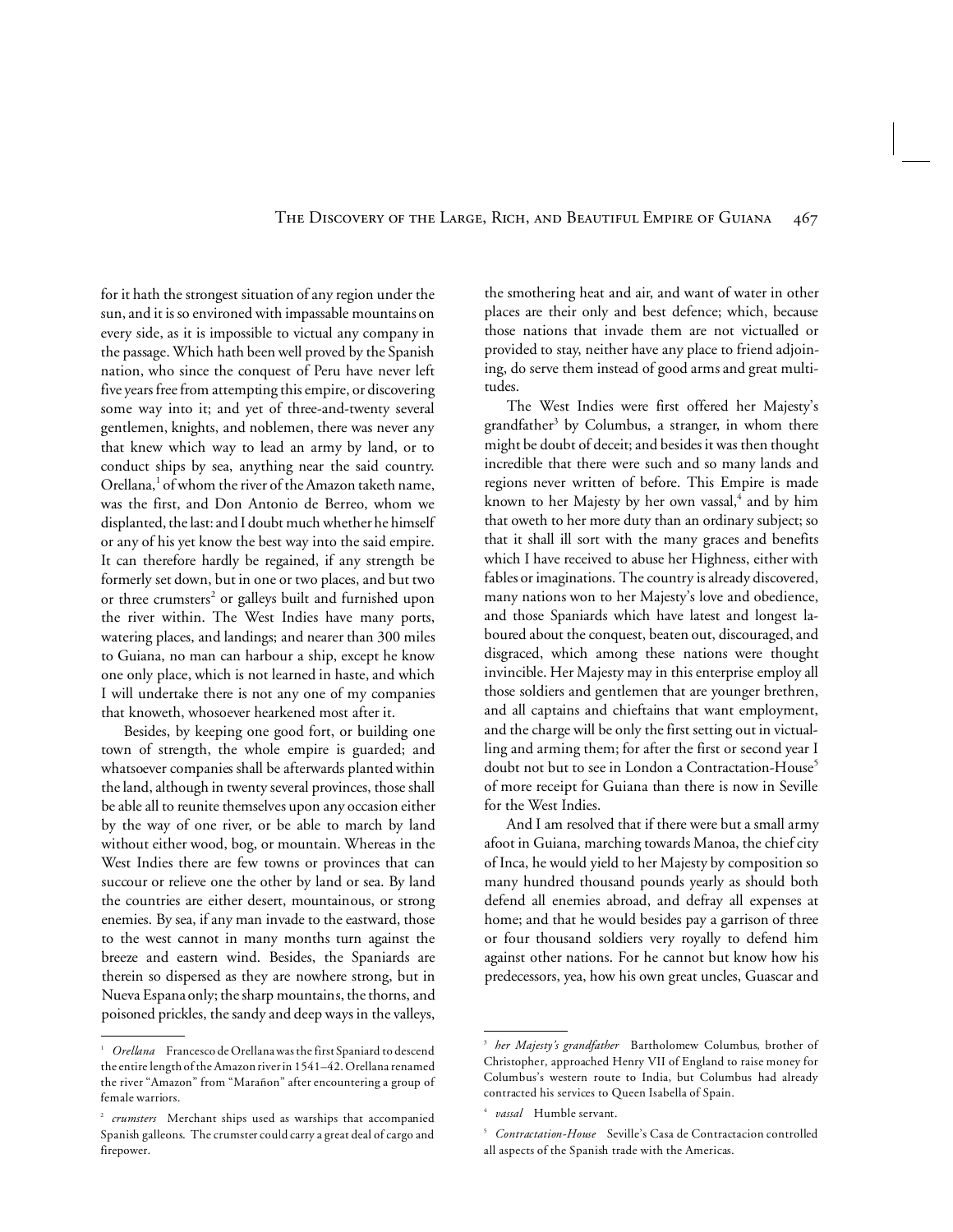Atabalipa,<sup>1</sup> sons to Guiana-Capac, emperor of Peru, were, while they contended for the empire, beaten out by the Spaniards, and that both of late years and ever since the said conquest, the Spaniards have sought the passages and entry of his country; and of their cruelties used to the borderers he cannot be ignorant. In which respects no doubt but he will be brought to tribute with great gladness; if not, he hath neither shot nor iron weapon in all his empire, and therefore may easily be conquered.

And I further remember that Berreo confessed to me and others, which I protest before the Majesty of God to be true, that there was found among the prophecies in Peru, at such time as the empire was reduced to the Spanish obedience, in their chiefest temples, amongst divers others which foreshadowed the loss of the said empire, that from Inglatierra<sup>2</sup> those Incas should be again in time to come restored, and delivered from the servitude of the said conquerors. And I hope, as we with these few hands have displanted the first garrison, and driven them out of the said country, so her Majesty will give order for the rest, and either defend it, and hold it as tributary, $3$  or conquer and keep it as empress of the same. For whatsoever prince shall possess it, shall be greatest; and if the King of Spain enjoy it, he will become unresistible. Her Majesty hereby shall confirm and strengthen the opinions of all nations as touching her great and princely actions. And where the south border of Guiana reacheth to the dominion and empire of the Amazons, those women shall hereby hear the name of a virgin, which is not only able to defend her own territories and her neighbours, but also to invade and conquer so great empires and so far removed.

To speak more at this time I fear would be but troublesome: I trust in God, this being true, will suffice, and that he which is King of all Kings, and Lord of Lords, will put it into her heart which is Lady of Ladiesto possess it. If not, I will judge those men worthy to be kings thereof, that by her grace and leave will undertake it of themselves.

## *Letter to His Wife* <sup>4</sup>

 $\rm Y$ ou shall now receive (my deare wife) my last words in these last lines. My love I send you that you may keep these last lines. My love I send you that you may keep it when I am dead, and my councell that you may rememberit when I am no more. I would not by my will present you with sorrowes (dear Besse) let them go to the grave with me and be buried in the dust. And seeing that it is not Gods will that I should see you any more in this life, beare it patiently, and with a heart like thy selfe.

First, I send you all the thankes which my heart can conceive, or my words can rehearse for your many travailes, and care taken for me, which though they have not taken effect as you wished, yet my debt to you is not the lesse: but I pay it I never shall in this world.

Secondly, I beseech you for the love you beare me living, do not hide your selfe many dayes, but by your travailes seeke to helpe your miserable fortunes and the right of your poor childe. Thy mourning cannot availe me, I am but dust.

Thirdly, you shall understand, that my land was conveyed *bona fide<sup>5</sup>* to my childe; the writings were drawne<sup>6</sup> at midsumer was twelve months, my honest cosen Brett can testify so much, and Dolberry too, can remember somewhat therein. And I trust my blood will quench their malice that have cruelly murthered me: and that they will not seek also to kill thee and thine with extreme poverty.

To what friend to direct thee I know not, for all mine have left me in the true time of tryall. And I perceive that my death was determined from the first day. Most sorry I am God knowes that being thus surprised with death I can leave you in no better estate. God is my witnesse I meant you all my office of wines or all that I could have purchased by selling it, halfe of my stuffe, and all my jewels, but some one for the boy,

 $\overline{\phantom{a}}$ 

 $\mathcal{L}=\mathcal{L}=\mathcal{L}=\mathcal{L}=\mathcal{L}=\mathcal{L}=\mathcal{L}=\mathcal{L}=\mathcal{L}=\mathcal{L}=\mathcal{L}=\mathcal{L}=\mathcal{L}=\mathcal{L}=\mathcal{L}=\mathcal{L}=\mathcal{L}=\mathcal{L}=\mathcal{L}=\mathcal{L}=\mathcal{L}=\mathcal{L}=\mathcal{L}=\mathcal{L}=\mathcal{L}=\mathcal{L}=\mathcal{L}=\mathcal{L}=\mathcal{L}=\mathcal{L}=\mathcal{L}=\mathcal{L}=\mathcal{L}=\mathcal{L}=\mathcal{L}=\mathcal{L}=\mathcal{$ 

<sup>—1596</sup>

<sup>1</sup> *Atabalipa* Atahualpa.

<sup>2</sup> *Inglatierra* England.

<sup>3</sup> *tributary* I.e., tributary nation, one which pays tribute in the form of goods or money to a sovereign nation.

<sup>4</sup> *Letter to His Wife* The following letter was written after Ralegh had been convicted of attempting to conspire against the Crown, and sent to the Tower of London; he believed he would be executed the next day. That did not happen, but he did remain imprisoned in the Tower for most of the rest of his life, and was finally executed in 1618.

<sup>5</sup> *bona fide* Latin: in good faith.

<sup>6</sup> *the writings were drawne* The documents were made out.